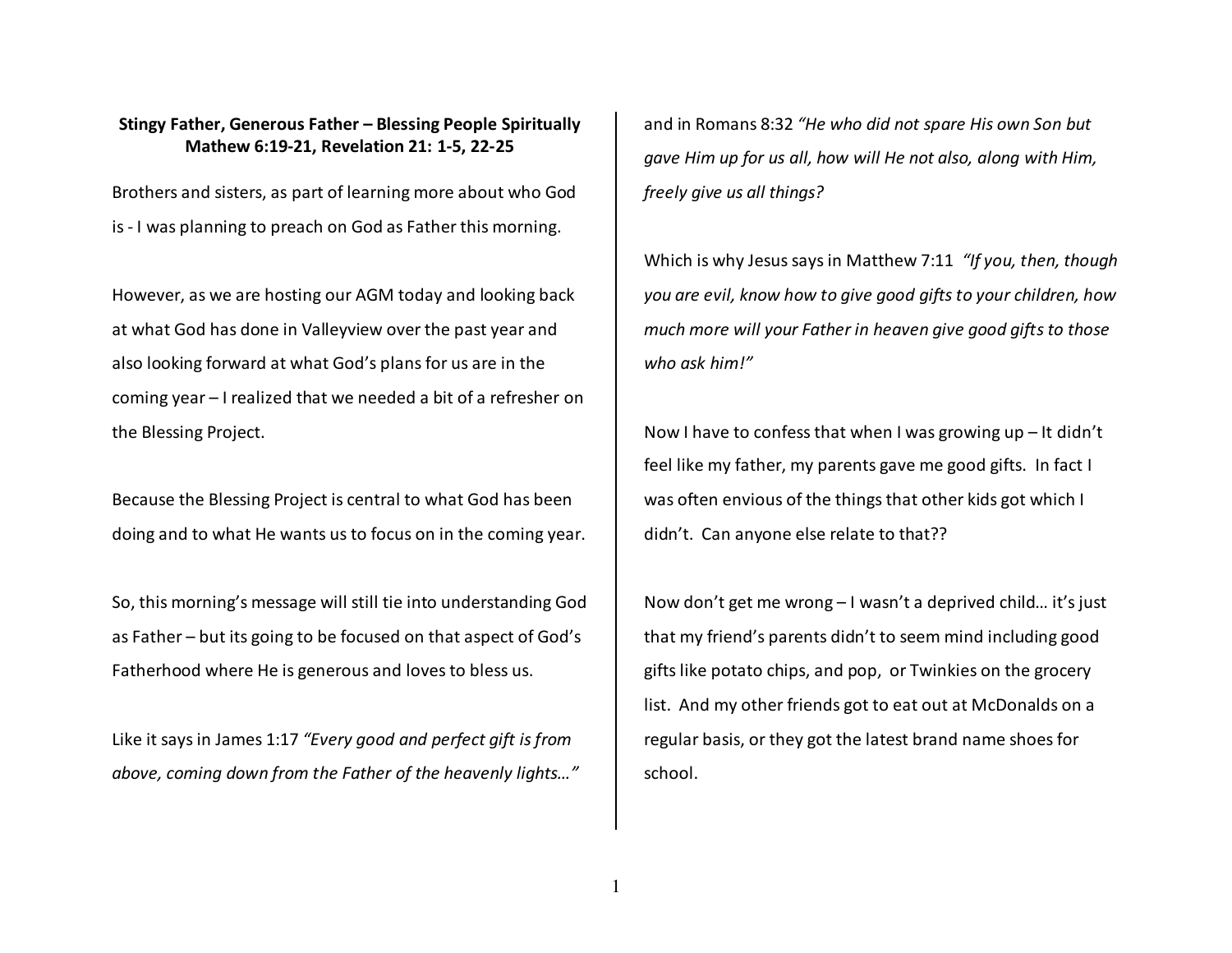And other families would vacation in Florida, or they would go to Disney World…

But we only got pop and chips on our birthdays, and we rarely went out for McDonalds, we got whatever shoes were on sale… and when we went on vacation - we always went to Minnesota – and it wasn't to see the Mall of America – it was to visit our relatives… on the farm!

And when I was a teenager – I was the only one without cable TV, in fact we didn't even own a TV until the winter Olympics came to Calgary, and then we got an old demo modal that some TV store was trying to get throw away…

We didn't even ask about getting a VCR or a video game system. That's what we went over to our friends' houses for. And growing up like this shaped me in two ways.

On one hand, I felt like I was missing out on the plastic pop culture of North America. So when I grew up – I made certain to get all that stuff I thought I missed out on. I ate at

McDonalds as much as I wanted too, I got cable TV, a video game system, I got season passes to Canada's Wonderland.

But on the other hand, as a kid I learned that I didn't really need all that stuff.

So when my daughter – at age  $10 -$  was asking me if she could get a cell phone … I heard my parents speaking through me as I answered back *"You're only 10, you don't need a cell phone!"*I could hear myself repeating what my parents had said to me. Have you ever caught yourself doing that with your kids?

It's interesting to see how our parents' attitudes about these sorts of things are passed on to us and how they affect the way we parent our children, isn't it?

And that's the whole idea behind a called book "Rich Dad Poor Dad" written back in the late 90's by Robert Kyosaki. The book explores how our attitudes towards possessions – and especially money and success are passed on to our children – by the kinds of comments and choices we make.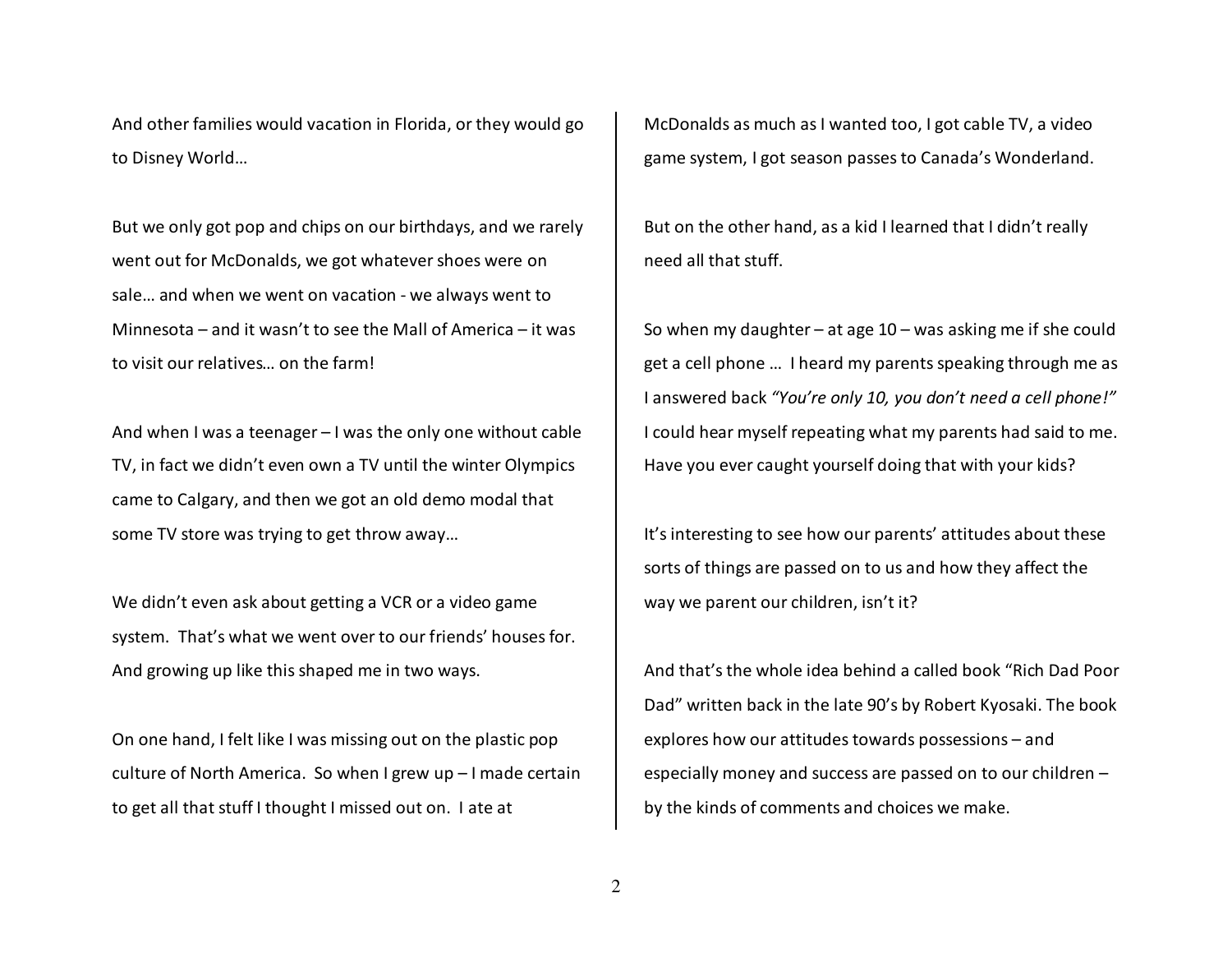And He shows us how they are implicitly picked up by our kids and shape their attitudes about wealth and success.

And Kiyosaki believes that while most people are well educated in reading, writing and arithmetic, they lack a basic understanding of how our current economic system works and the financial smarts to take advantage of it.

The goal of his book is to make people aware that the traditional path to success - of staying in school, studying hard, getting good grades in reading, writing, and arithmetic so you can put them to use in a good job and make good money - doesn't lead to financial success in the current economic system.

He's not trying to say that we shouldn't send our kids to school and have them study hard – but rather that we can't rely on this traditional path to give our children the riches, or financial freedom that could be theirs or ours…

So in Kyosaki's terminology the "dad" who doesn't realize this is the poor dad. The Poor Dad still believes that its possible to be frugal and thrifty and save your way to financial freedom – but his life tells otherwise.

In fact, he struggles all his life worrying about money, making the statement "I can't afford it!"

By comparison, Kyosaki's rich dad understands how thesystem works and is able to work the system so that money isn't an issue. His different mindset, he doesn't say "I can't afford it," but instead he asks "how can I afford it?"

The Rich Dad doesn't save money – He invests it, he puts it to work so that it grows. He learns about the tax laws so that he is able to take advantage of tax credits and benefits offered by the government.

He is enterprising, outgoing and is willing to take risks, and if they pay off he will gain more wealth - but regardless of how much wealth the rich dad has he is financially free because he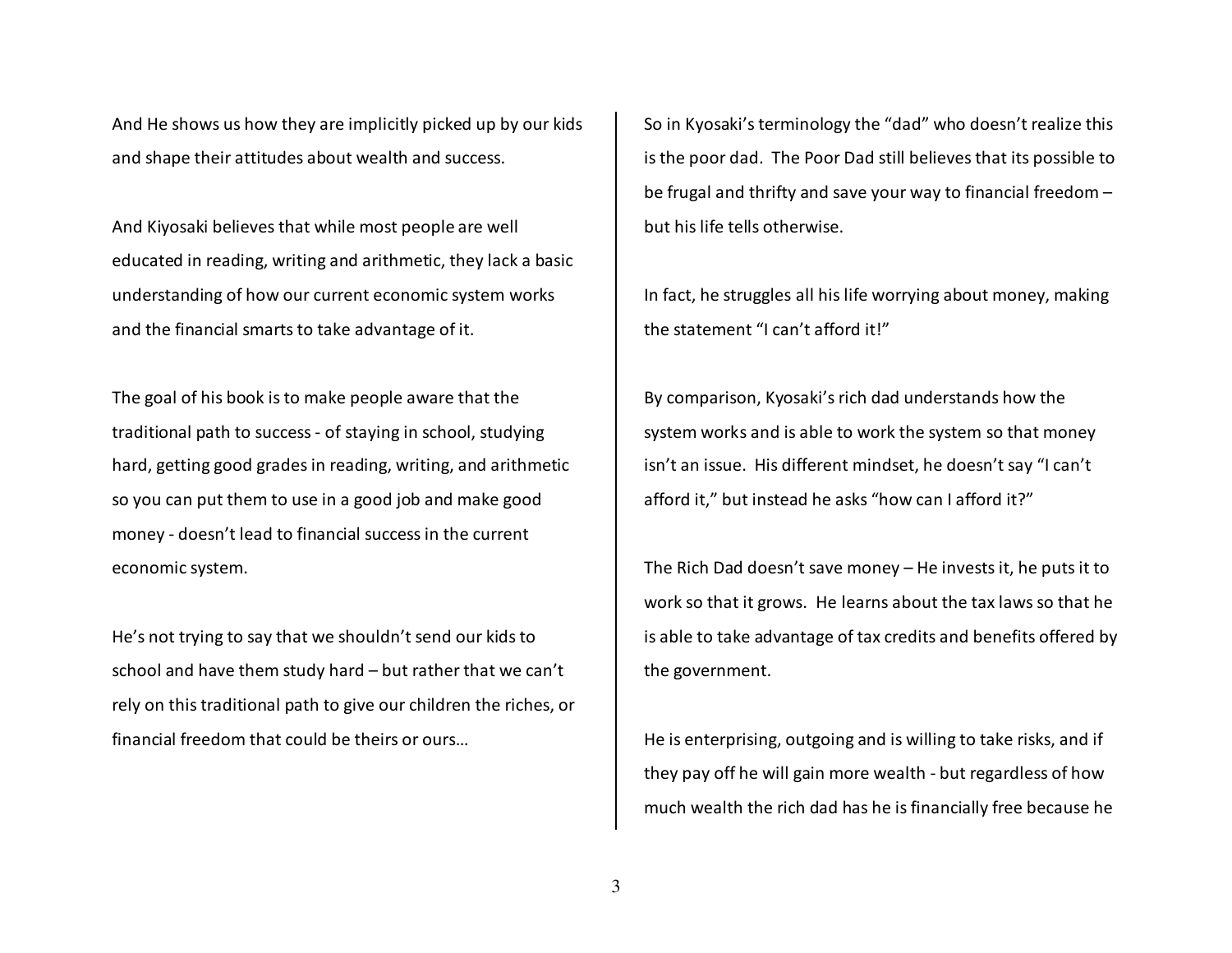is not controlled by money, but in control of his money and he makes it work for him. Do you see the difference?

Now – at first glance I would think that in my own life my parents were more like the poor dad. They didn't strike me as risk takers or entrepreneurs, or people who were concerned with the ability to generate wealth and financial freedom, and they often told me they couldn't afford certain things.

But, while I may have thought my Dad was stingy when it came to things like Mc Donald's, junk food, and cable TV and fashion fads, I now realize that it was so He could be extremely generous and invest as much as he could in the Kingdom of Heaven – or as our scripture passage this morning puts it *"store up for yourselves treasures in heaven"*

The reality was that I had a spiritually rich dad – which I'll call a Generous Dad, who knew how to take the material blessings which God had given him and leverage them to produce Spiritual results.

For example, he could see that by being thrifty with other things he could afford to invest in a Christian education for myself and my three sisters - and that investment has paid off in giving us all a strong Christian worldview and faith.

So brothers and sisters we need to ask ourselves - are we stingy or generous when it comes to using what we have to store up treasures in heaven?

And we might not know if we are stingy or generous because we might be ignorant of the fact that we can actually store up our treasure in heaven.

In the same way that Robert Kiyosaki is convinced that people need to overcome their ignorance of how our economic system works so they can profit from it, I'm convinced that we need to overcome our ignorance, or whatever stereotypes we have of "Going out and blessing someone" so that weunderstand how it is possible to invest materially in order to store up our treasures in heaven, and so that it leads us to pass on our spiritual blessings to others as well.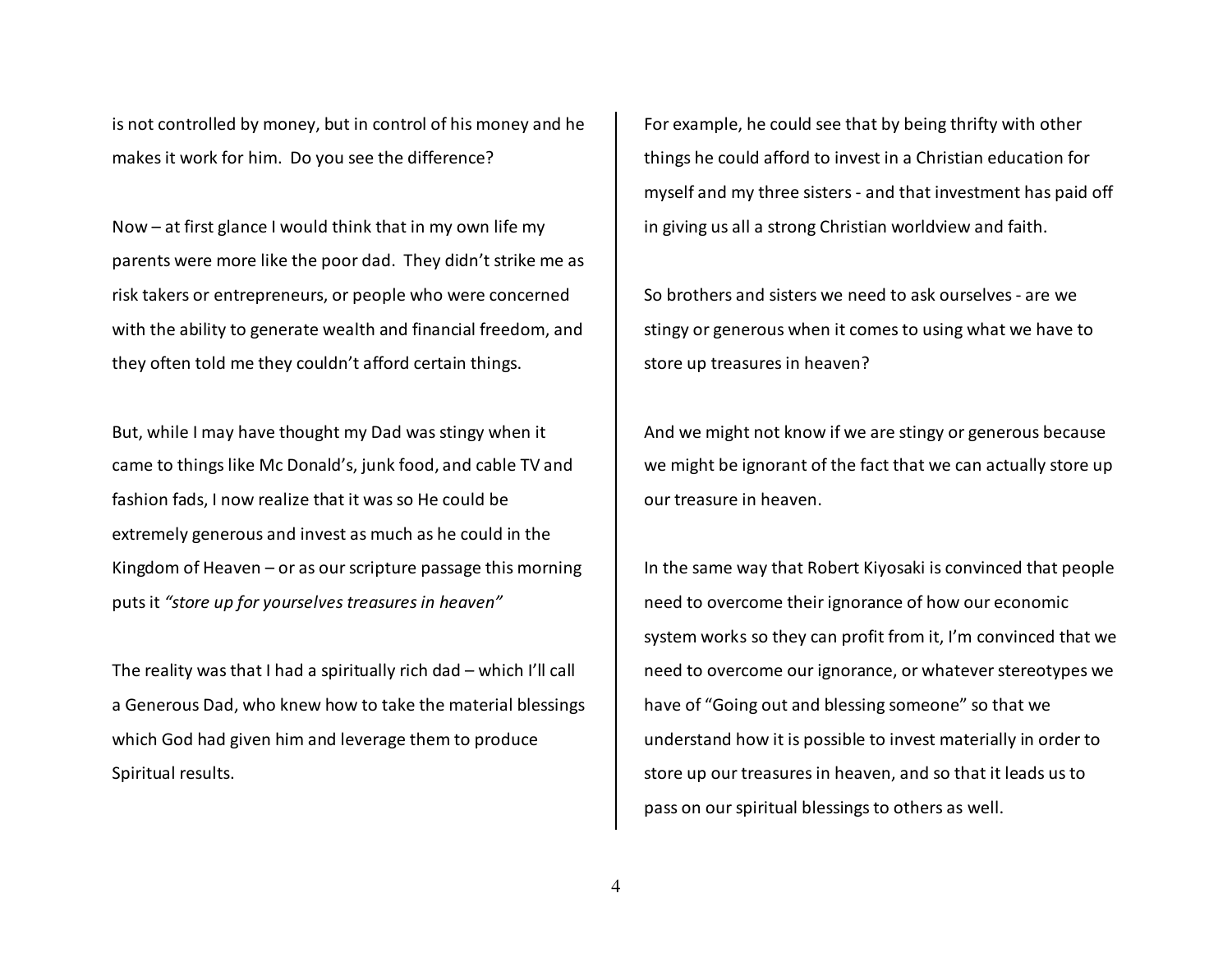As you know – Valleyview was given a double donation this time last year, and all of the elders and myself could see this was a very clear indication that God was directing us to continue on with the Blessing Project in 2021.

So we did that, we continued to make \$100 or more for you to go out and bless something with that in Jesus' name. And just like when we ran the project in 2020, we found this project to be challenging for us.

Part of that was because its not natural for us to think about how we can use material blessings and things like money, invest them into people's lives in Jesus' name – to produce spiritual results.

But listen to what Jesus says in Matt 6 this morning – *"Do not store up for yourselves treasures on earth, where moths and vermin destroy, and where thieves break in and steal. But store up for yourselves treasures in heaven* (Matt 6:19)

It's interesting to note that Jesus does not confront the practice of storing up wealth… only where we store it.

You see in the ancient world it was common practice for wealthy people to take all their treasure with them to the grave. The ancients believed in the afterlife, and so they stored up their wealth for it and it was buried with them – they enjoyed their riches in this world and they expected to continue to do so in the next.

But that mentality was flawed – not only because it's not true, but as Jesus warns, when we store up treasure on earth *"moth and rust destroy and thieves break in and steal."* Just think of all the tombs of Egyptian Kings that were looted…

So, even if it was true that your worldly wealth could benefit you in the afterlife – it was at risk of decay, or being stolen, and it wouldn't last. Now, our thinking has changed a bit since Jesus' time.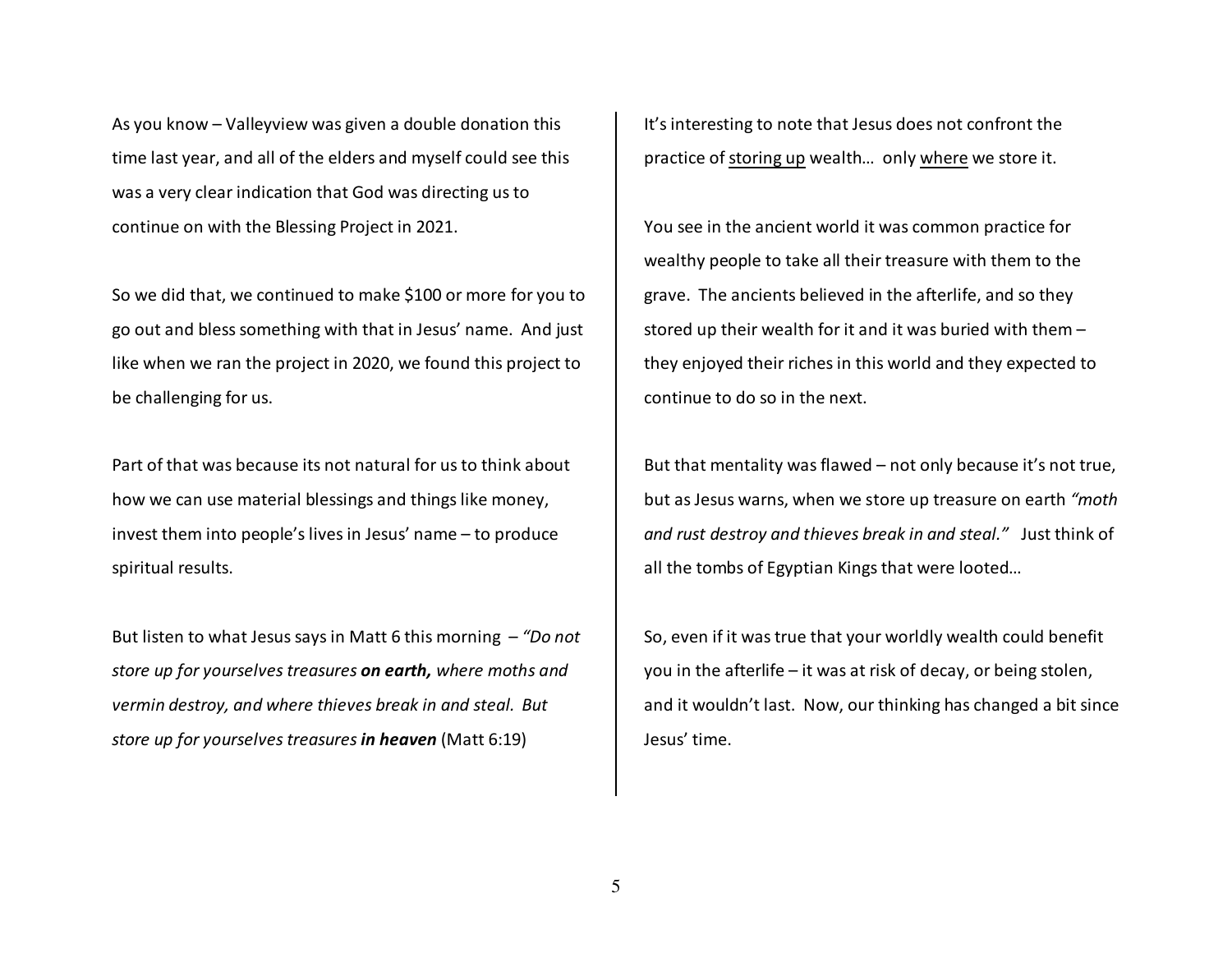First - we don't take the afterlife very seriously anymore, and so we've become even more focused on storing up treasure on earth, and many believe that it's the only thing that gives meaning to this life. We say "you can't take it with you when you're gone!" or "you only live once!" Enjoy it while you can.

However, from time to time we come to the realization that our material blessings can be "eaten by moths, destroyed by rust and stolen by thieves" and that they don't seem to give meaning to our lives like we thought they would…

And in reaction to this we take a "low view" of wealth and possession and we attempt to rid ourselves of our desires and attachments to material things - and focus on what really matters – like relationships or people…

But we've made three mistakes friends…

First, we ought to take the afterlife very seriously - Jesus says to us "*store up treasure in heaven*"

Second, if we take the afterlife or our next life seriously we'll realize that the purpose of material possessions is to invest in the next life – not hoarding them or enjoying them only "on earth"

And third, the solution to the limitations of our material possessions to provide meaning is not to rid ourselves of desire and attachment to material things and becomeBuddhists… but to learn how to invest them spiritually.

And notice that Jesus doesn't say **pick a different treasure** - a spiritual, immaterial treasure that won't decay. The problem isn't with what you treasure – it's where you are storing it!

Store up your treasure in heaven and you will have something to live off in the next life – guaranteed, and it won't decay or get stolen.

It's like how we invest now – while we're earning income so that when we retire, we will have something to live on. Only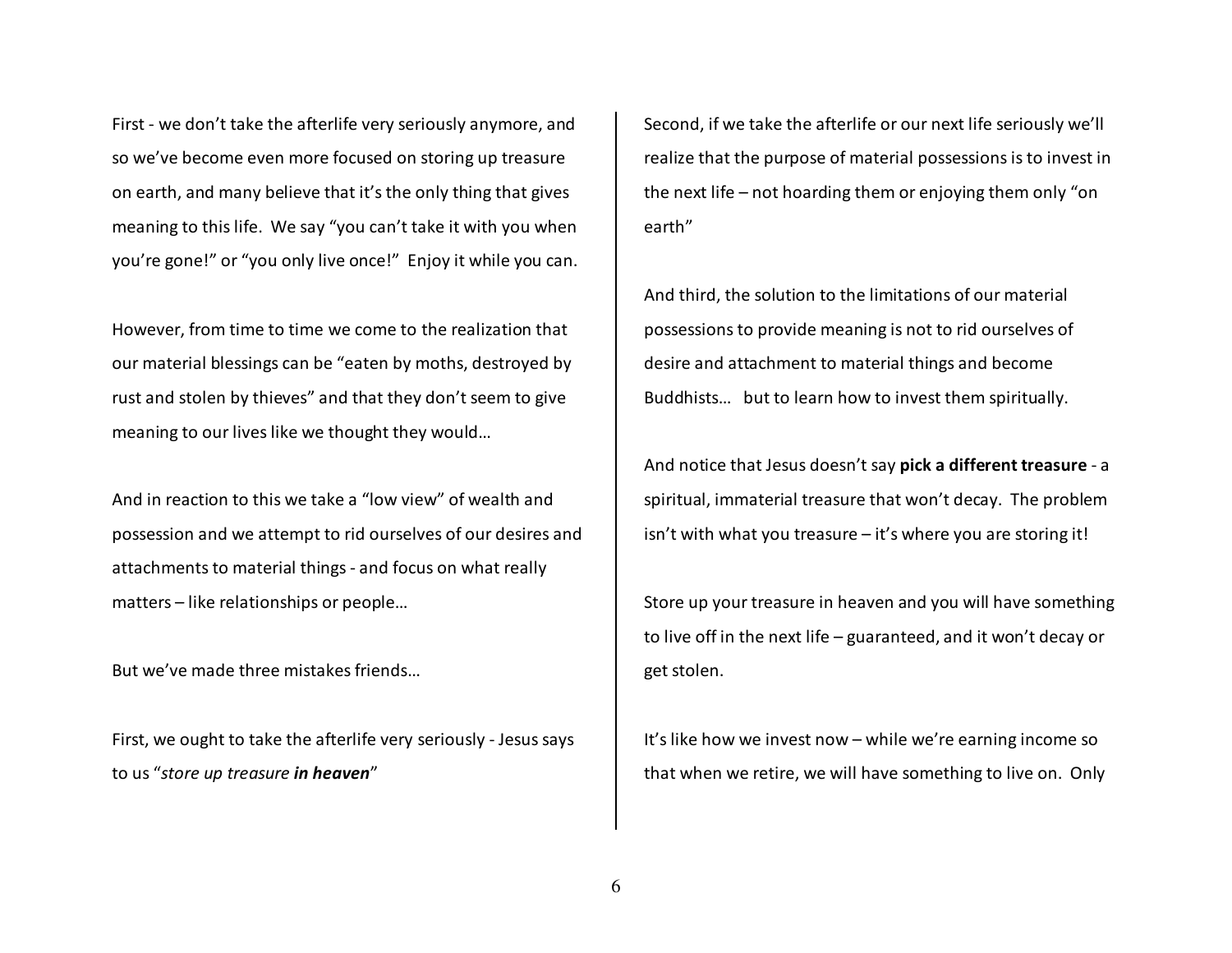when you store up in heaven there is nothing – not even economic uncertainty caused by inflation can affect it.

We **can** invest in the afterlife because we **can** take it with us when we're gone, we don't live once – we only die once!

The scriptures we read this morning are quite clear that what is coming in the afterlife is this world -- made new once again, this world -- made free of human sin and rebellion.

In the afterlife we live in this restored world, interacting with the creation and worshiping God face to face.

So, friends if you are a follower of Jesus Christ what you are storing up in Heaven is everything that you've ever done for God's glory… including that time you went out to bless someone with \$100 in Jesus' name.

Everything you've ever used to work towards helping others believe in Jesus Christ…

Everything you've ever done to steward and take care of this world and everything you've ever done to prevent sin and evil from affecting how you live and love and work.

The only thing you won't bring with you is your sinful nature and the sickness and disease and suffering which have resulted from our Sin affecting the good creation.

So "taking it with us" or "storing up treasure in heaven" is all about what we do with the material blessings and wealth that God that gives us now.

And, if we can see how this is possible with material blessings, brothers and sisters, how much more will it occur when we are using our spiritual blessings?!

Brothers and sisters, the Lord has funded us with money three times to do the Blessing Project, first in 2018, then in 2020 and in 2021 – but why has He done this?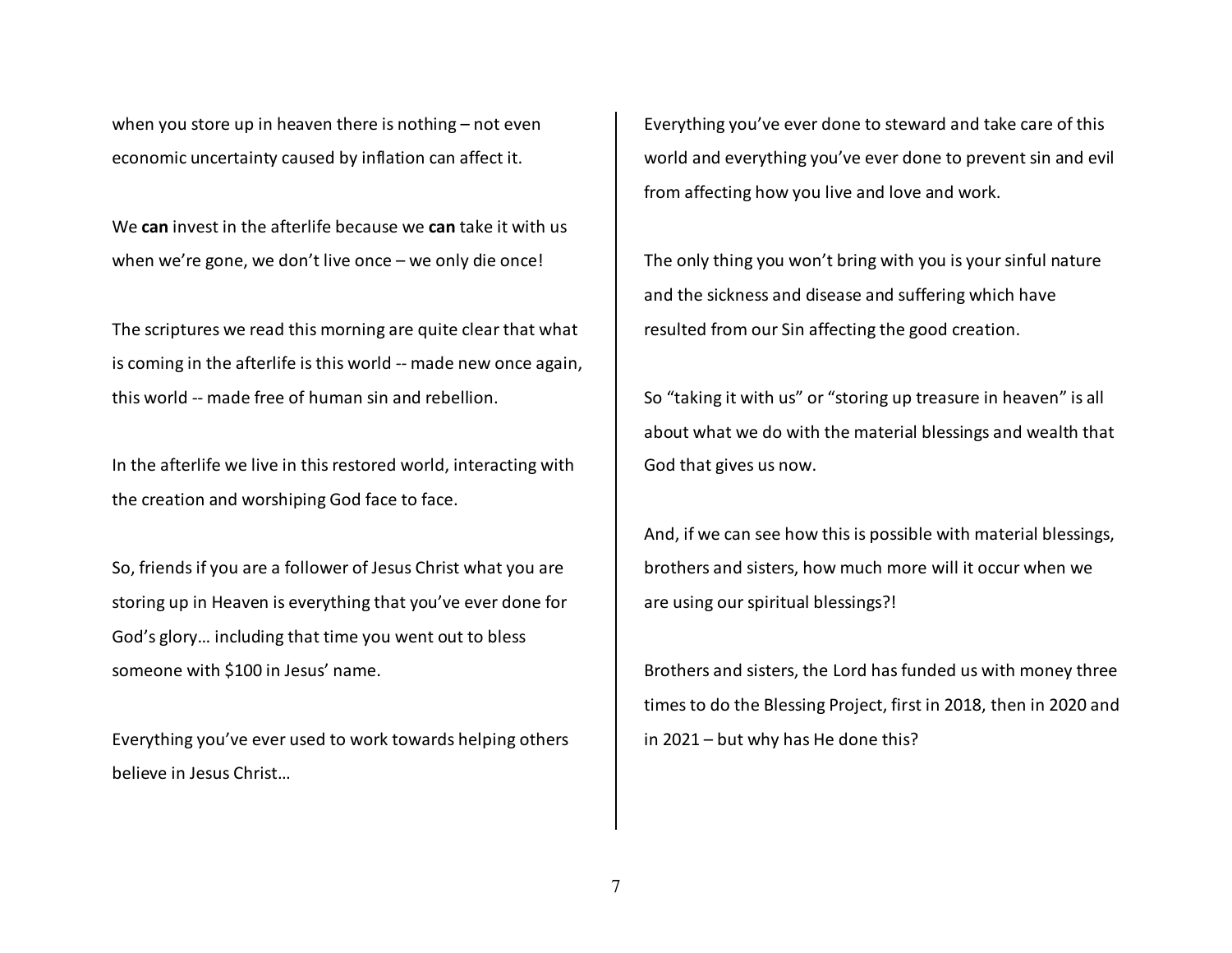Well, obviously there have been people who have beenblessed as a result, and even though \$100 is just a drop in the bucket materially speaking – we don't know the full effect this will have in their lives spiritually.

But what about for us? Is this something we've done a few times and it's made us feel good, it's challenged us and stretched us – but the money is all gone now and so its over and done and that's all God wanted to do??

No – brothers and sisters – that's not in keeping with what we know about God, especially as it ties into who He is as a generous Father, who keeps on giving.

It would be shortsighted indeed for us to think that the Lord has not provided for the Blessing project this year. It's true that He has not given us money…

But brothers and sisters, as Paul tells us in Ephesians 1:3 *"the God and Father of our Lord Jesus Christ, who has blessed us in the heavenly realms with every spiritual blessing in Christ."*

Brothers and sisters, if we have learned how material blessings can be stored up in heaven… if we have learned how to use material blessings to bless other spiritually…

Does that not prepare us to build on that, and learn from that in order to go out and also bless people in Jesus' name with spiritual blessings?

Everything that we needed to learn about blessing others with material blessings, every obstacle or hurdle that we needed to overcome in order to GO OUT and be faithful in giving away that money… its all applicable to blessing people spiritually.

God's been preparing us to take this next step as a church and a congregation.

Not because you can't produce spiritual results from material blessings – no, but because we don't really understand how valuable and significant spiritual blessings are.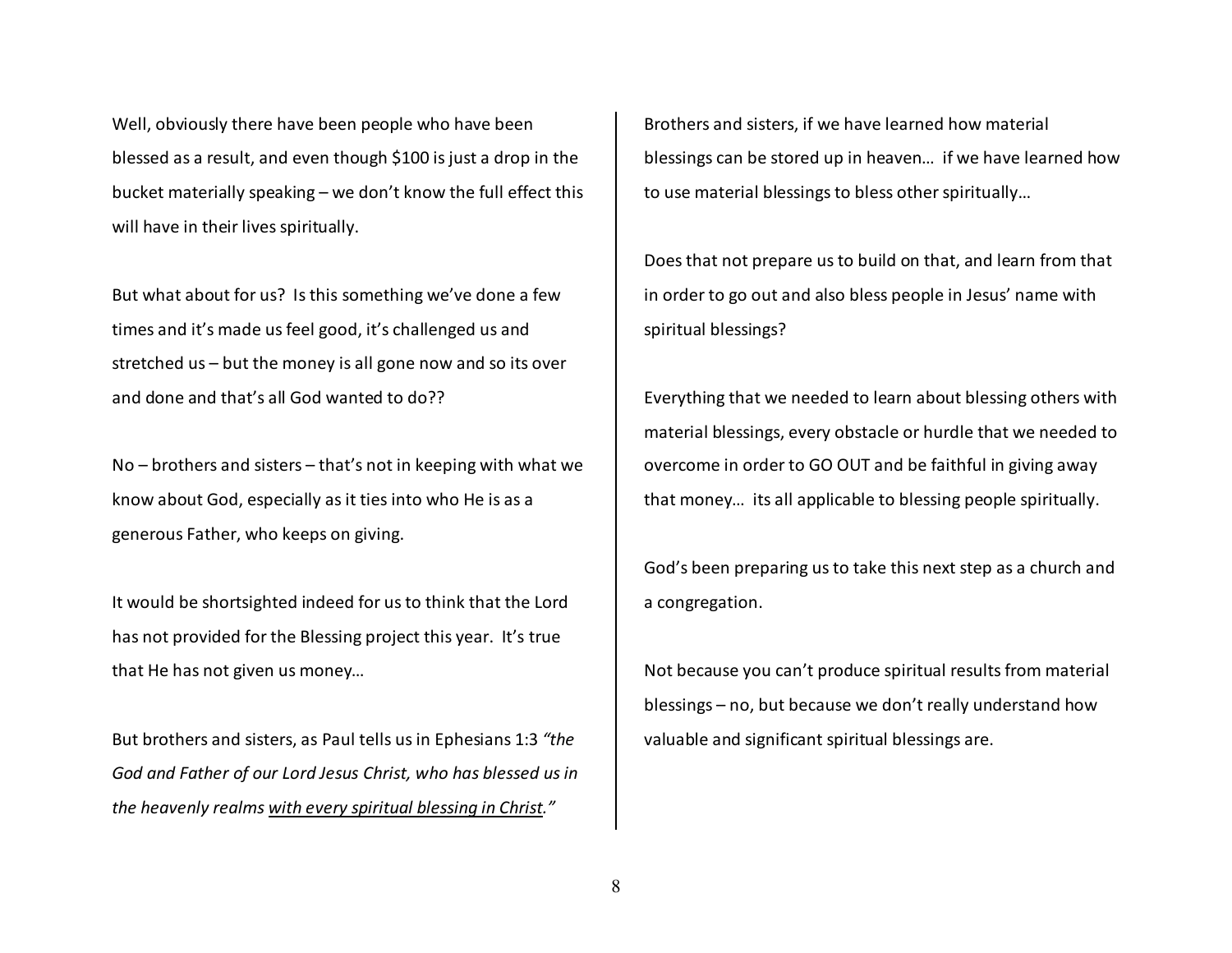But we get the value and significance of money – and how giving someone \$100 is giving them something helpful and valuable. We understand that.

So if we get that brothers and sisters, how much more valuable and helpful is it to additionally give people spiritual blessings!

And the truth is that pretty much anyone can bless someone else with material blessings – there are lots of charities out there and lots of charitable people… you don't need to be a Christian, a follower of Jesus to give money away to help others out.

(which is why I stressed so much that when we did we were to do so in Jesus' name)

But who else is able to give out the spiritual blessings that are given in Jesus Christ apart from His followers, His Body, His church?? No one – because no one else has these spiritual blessings outside of Jesus Christ.

And that is what God is calling us to do with the Blessing Project now – He is shifting it from blessing people with money, to blessing people with spiritual blessings.

And everything that we learned about looking for opportunities, taking initiative, approaching someone and talking to them, overcoming fears, anxieties, obstacles, so that we complete a blessing project – is the same…

We're just going to be giving away spiritual blessings instead of money, and we can still give away money too – in Jesus' name, we don't need to stop helping people with that need.

But we need to realize that we can do so much more for them by passing on spiritual blessings, with the Spirit of generosity that characterized God as Father.

Part of what God has shown us in the Blessing Project thus far is how limited \$100 is in addressing the needs and challenges and issues that people are facing right? I hope the Holy Spirit has used this to stir up a desire of wanting to be able to do